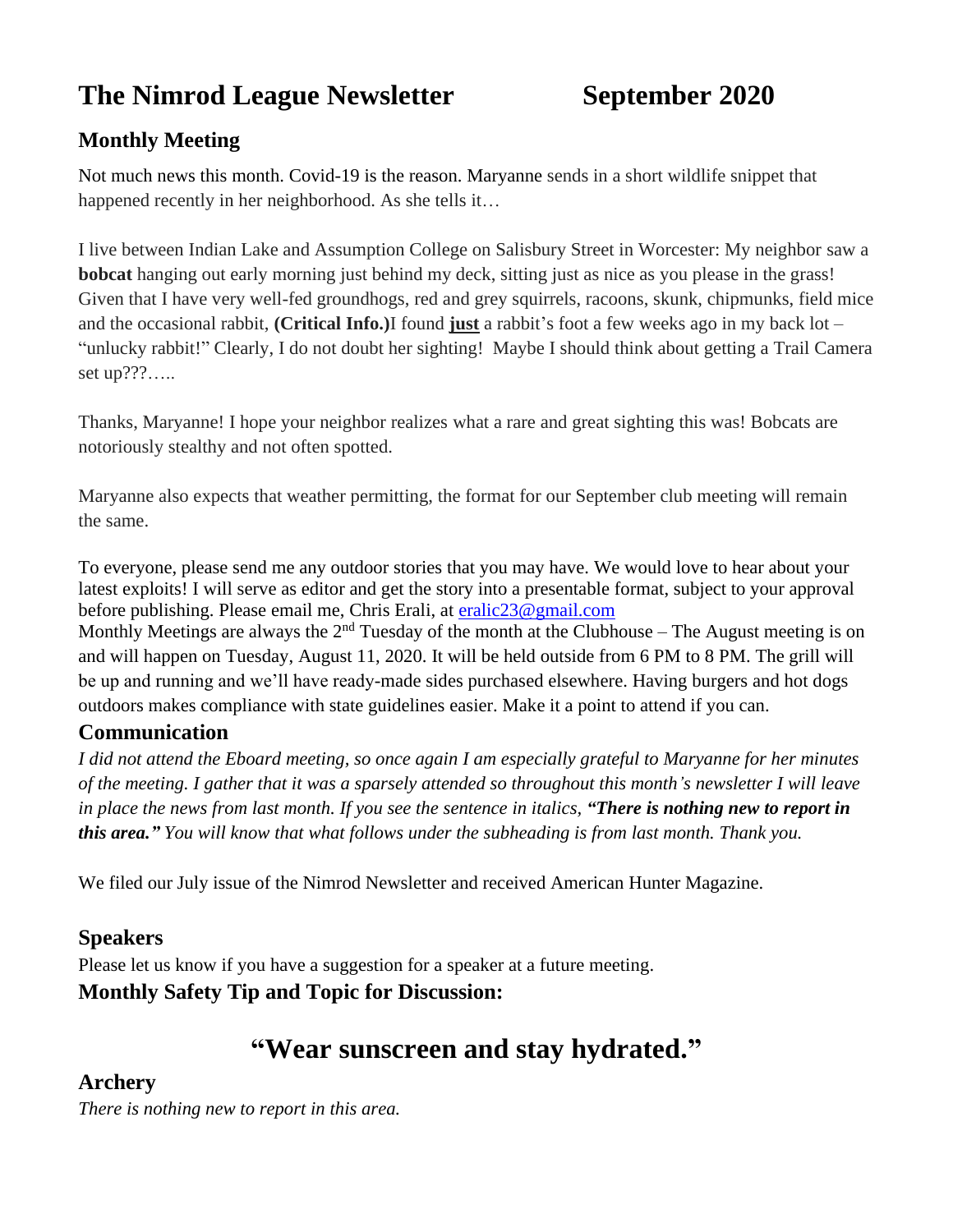From an email to Chris from Chair Jason VanHillow: There will be no organized shoots at Nimrod for 2020. All have been cancelled. The Annual New Year's Day Shoot is on for January 1, 2021. The committee is looking at May  $1<sup>st</sup>$  and  $2<sup>nd</sup>$  in 2021 for the IBO.

## **Bar**

Gary will be out for a while. We will have coverage. The tip jar has been removed. Cigar Night netted \$253.00.

# **Birds**

*There is nothing new to report in this area.*

New poles and nets are up in the pens at the jail. Permits for the upcoming season are in the works.

# **Kitchen**

#### *There is nothing new to report in this area.*

We can now light the pilot from inside the oven. It will take some time for the instructions to be learned by everyone. Bruce Ebbeson sent the following email:

The kitchen remains closed as we are not compliant with Covid restaurant regulations. Kitchens serving the public must have a Serve Safe Certified supervisor in the kitchen at all times to ensure that there is compliance with the new regulations. Dave and Bruce recommend that we serve restaurant take-out and use paper plates and plastic tableware that are available in the kitchen. Single use condiments must be used and are in the kitchen. The days of buffets and shared large containers of condiments are over.

**BE SAFE** out there. This is the new normal.

# **Trap**

#### *There is nothing new to report in this area.*

Adam and Etta Goodband are doing a great job and our Thursday night Trap is running smoothly. A date for the Turkey Shoot is being discussed along with format. We may grill outside or perhaps have a food truck come in. We will most likely eat outside.

#### **We will be following the CDC Guidelines and here are some of the specifics:**

- Wear a mask or follow Social Distancing (6ft apart).
- Club house doors will be open for access to the bathrooms. Main bathroom doors will be propped open.
- Hand sanitizer will be provided at multiple locations.
- Weather permitting, the gun rack will be located outside on the patio. We will not be using the inside tables for staging shooting equipment. We will have picnic tables outside spaced apart and the covered pavilion area available for stage your shooting supplies, people also have the option of working directly from their vehicles in the parking lot.
- When signing up only the person running the table will handle the pen and sign shooters to their squad as requested.
- The Skeet squads will be reduced from 5 to 3 shooters to allow more space.
- The Trap crew will ensure that inside surfaces get sanitized on a regular basis.

## **House**

#### *There is nothing new to report in this area.*

Our website renewal fee is due. Be assured Cindy will be on it.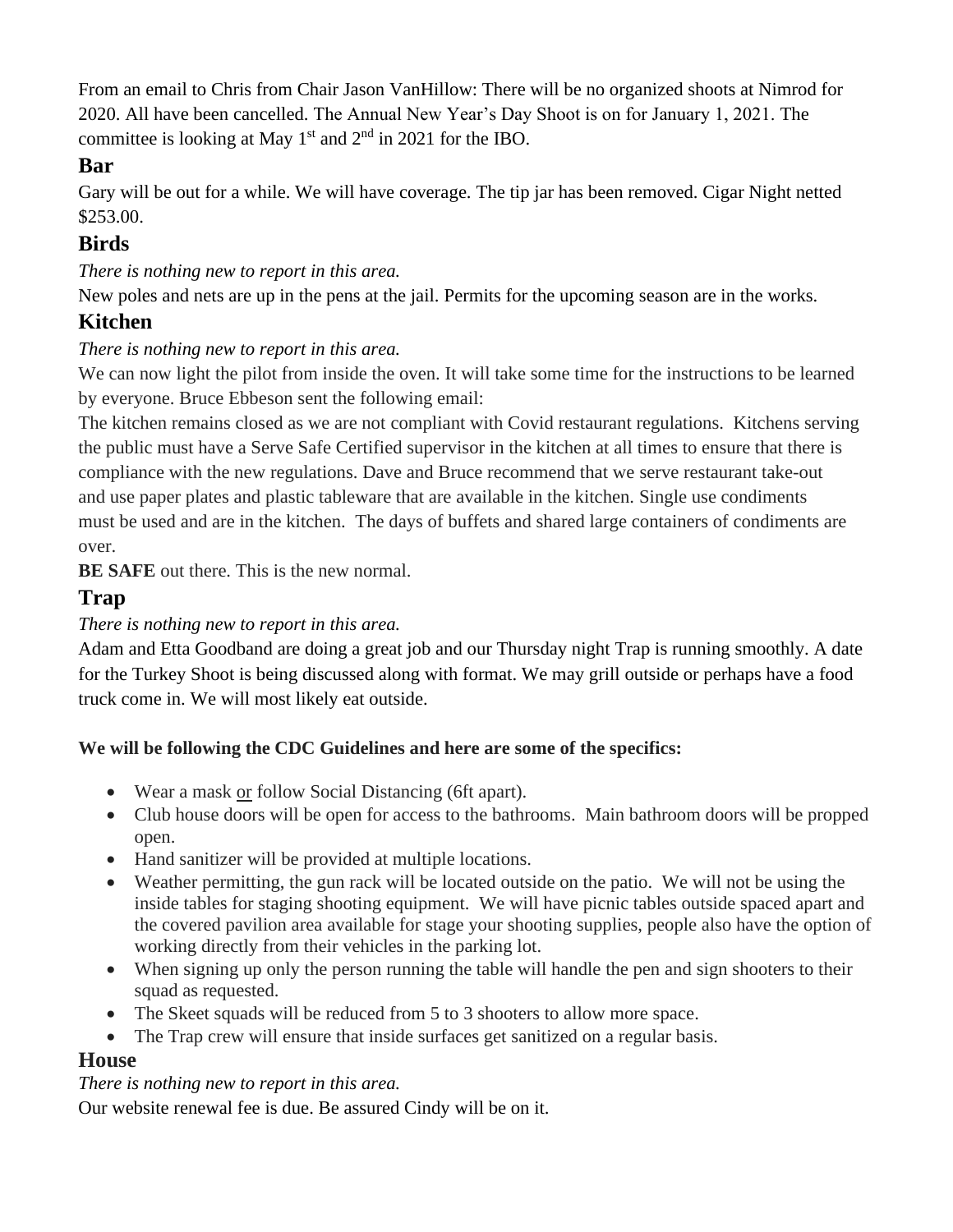# **Grounds**

#### *There is nothing new to report in this area.*

Grass is looking brown. We repaired some of the picnic tables. We need volunteers to paint the replacement pieces of lumber. Many thanks to Kevin for spreading the high-quality road grindings the we purchased. We are very pleased with the widening of the road to the Range. The contractor did a nice job.

**VOLUNTEERS NEEDED!!!** There is always some way you can contribute to **YOUR CLUB.** Talk to Neal Whitehead on where he can use help. The Grounds need constant updates from trimming to weeding flower beds. The above painting assignment is available too. Bring the kids and the dog and put an hour or two in. Thanks!

## **Rifle Range**

*There is nothing new to report in this area.*

Ralph now has the plans for the barriers. We can now move on to that phase of the project.

## **Worcester County League of Sportsmen**

Check out the WCLS newsletter online. <http://www.wclsc.org/>

The next meeting will be in September.

# **Land Use**

#### *There is nothing new to report in this area.*

There is more signage work to be completed. Some small signs for property lines and large ones near Oak Circle and other points of entry.

# **Membership**

#### *There is nothing new to report in this area.*

We could not hold the Game Dinner, but we did hold the raffle. We had 3 winners. Nimrod made about \$400.00. We inducted 5 new members to the club on Tuesday the  $11<sup>th</sup>$ . They are as follows: Karl McHugh, Karl Otto Graf, Edmond Matthews, Eric Bruneault, and Louis Mordllov.

## **Scholarship**

#### *There is nothing new to report in this area.*

Roy has sent 4 scholarships awards to the recipients. The recipients are Kelsea Dowd, Kyra Ceryanek, Jordan Smith, and Ryan McCarthy. All our scholars are involved in current environmental projects or activities. Congratulations and best wishes to all of you!

#### **Documentation**

No report.

## **Grant Writing**

*There is nothing new to report in this area.*

Al Afonso has reached out to Tina twice and is awaiting a response. With the pandemic it is difficult to assess what monies will be available through grants. Al is anxious to get going.

## **Rentals**

*There is nothing new to report in this area.* We are clear of rentals for the foreseeable future.